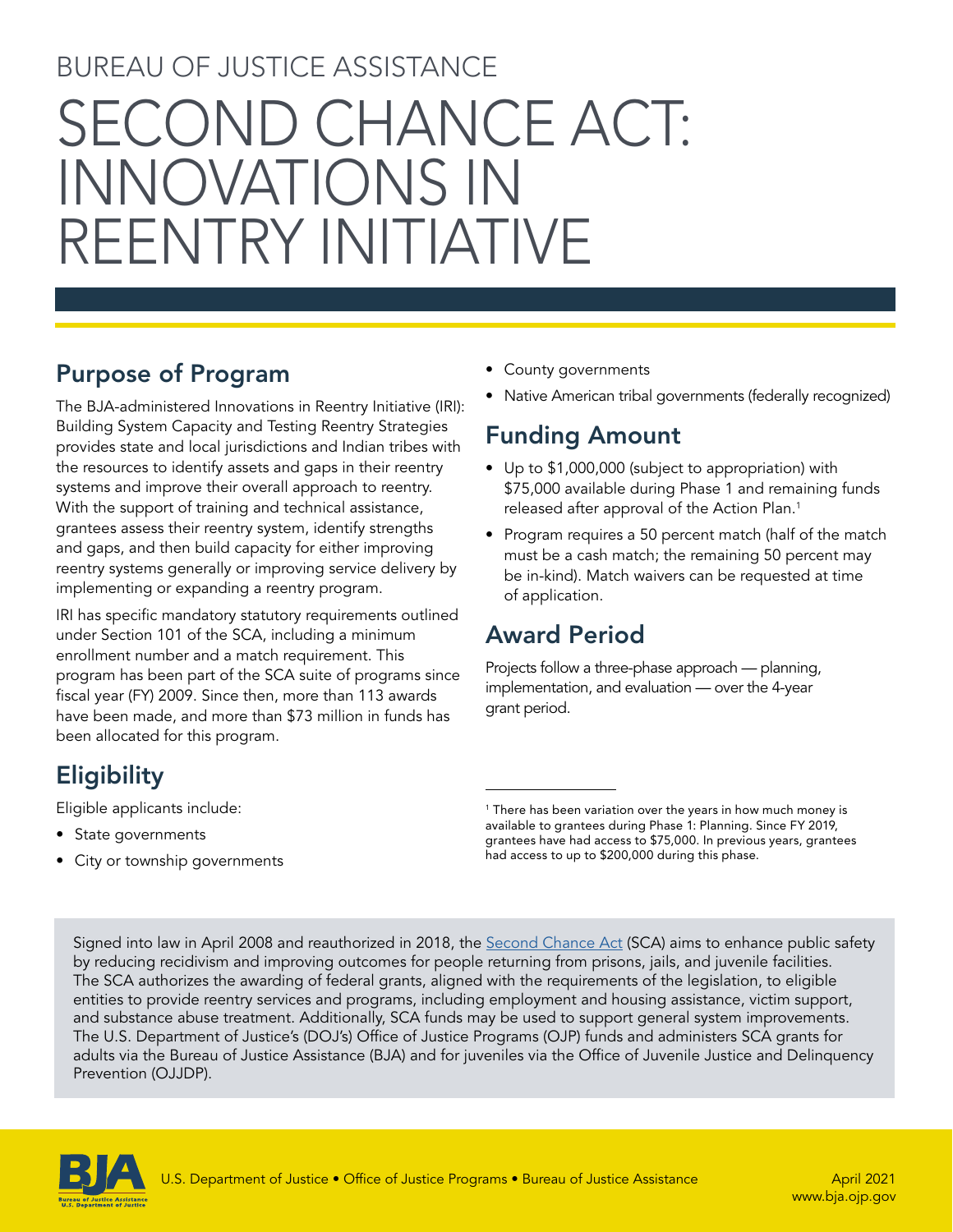### Feature Grantee Highlights

Pascua Yaqui Tribe, AZ, Reentry Initiative (FY 2019)

#### Project Description

- The Pascua Yaqui Reentry Initiative will work with the Pascua Yaqui Tribe (PYT) and Department of Corrections (DOC) leadership to address the critical need for data-sharing agreements between tribal and non-tribal agencies, which will lead to (a) early identifcation of tribal members who are incarcerated in state and federal correctional facilities, and (b) continuity of care and communication pre/ post-release to ensure mental health services are maintained and gaps minimized.
- PYT members will have access to their culture while incarcerated and after release. This will include cultural programming/services and community engagement to rebuild/build relationships to support client reentry.

#### Goals and Objectives

- Design, implement, and evaluate sustainable policy changes to ensure tribal reentry staff and all DOC supervision staff have readily available access to any information on post-release planning to implement consistent processes/approaches.
- Expand the engagement of PYT members while incarcerated and post-release.
- Use culturally appropriate screening and assessment tools to identify appropriate reentry needs and develop case plans.

#### Example Innovation

The Pascua Yaqui Reentry Initiative is training formerly incarcerated tribal members to serve as peer guides to promote program participants' successful reentry journeys.

#### Alameda County Probation Department, CA, Redesigning the Pathways Home (FY 2018)

#### Project Description

- Pathways Home is designed to reduce recidivism among high-risk clients returning to Alameda County from state prison through prerelease case planning, service referrals, reentry preparation, and aftercare supports throughout probation supervision.
- Pathways Home includes four components: (a) prerelease case-planning video conferences; (b) reentry workbooks and an Alameda County-specific resource directory; (c) the Vergil mobile app, which helps clients develop goals and plans, identify sequential tasks, and receive appointments and other reminders; and (d) pre- and post-release virtual reality simulations for clients to envision themselves in new situations and practice appropriate responses.

#### Goals and Objectives

- Increase reporting within 2 business days.
- Increase probation completion.
- Increase employment and job retention.
- Decrease recidivism, revocation, and criminogenic risk factors (as identifed by the COMPAS [Correctional Offender Management Profling for Alternative Sanctions]).

#### Example Innovation

Pathways Home prerelease video conferences have increased probation reporting compliance, and clients are generally excited about the Vergil app, virtual reality videos, and prerelease workbooks.